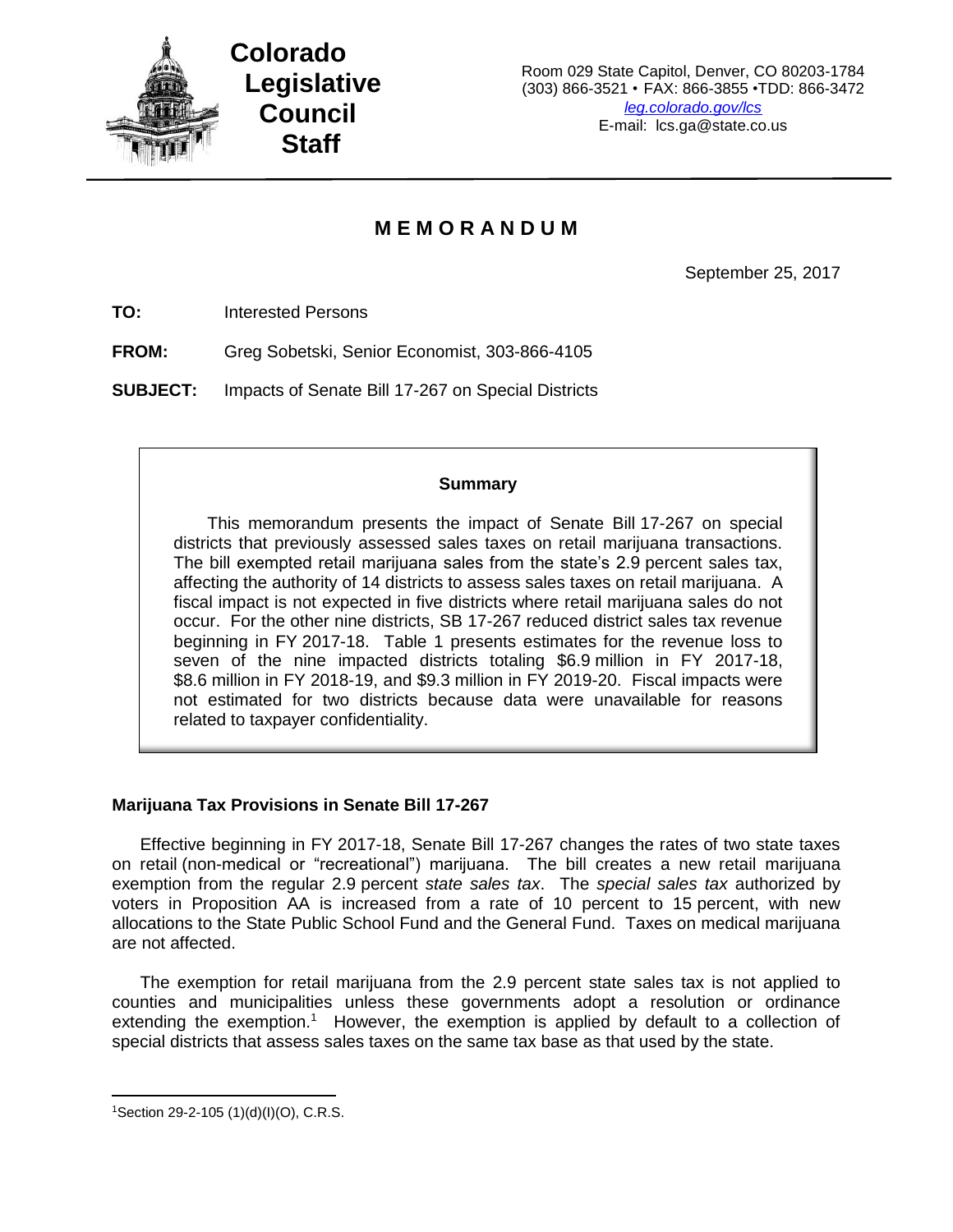*Applicability to special districts.* Under SB 17-267, as administered by the Department of Revenue (DOR), retail marijuana is exempt from the sales taxes assessed by 14 special districts beginning July 1, 2017. Descriptions of the affected districts are presented beginning on page 3. Among these, there are nine special districts that collected sales taxes on retail marijuana transactions during FY 2016-17. These districts are expected to incur a revenue loss attributable to the exemption in FY 2017-18 and subsequent fiscal years. Estimates of the fiscal impacts for each of the affected districts are presented in Table 1.

|                                                    | FY 2017-18                                         | FY 2018-19    | FY 2019-20    |
|----------------------------------------------------|----------------------------------------------------|---------------|---------------|
| <b>Regional Transportation District</b>            | (\$5,966,000)                                      | (\$7,420,000) | (\$8,026,000) |
| <b>Scientific and Cultural Facilities District</b> | (597,000)                                          | (742,000)     | (803,000)     |
| Pikes Peak RTA*                                    | Not estimated due to confidentiality requirements. |               |               |
| Roaring Fork RTA*                                  | (124,000)                                          | (154,000)     | (166,000)     |
| Gunnison Valley RTA*                               | (66,000)                                           | (79,000)      | (85,000)      |
| San Miguel RTA*                                    | (10,000)                                           | (12,000)      | (13,000)      |
| <b>Summit Combined Housing Authority</b>           | (87,000)                                           | (111,000)     | (120,000)     |
| Montezuma Hospital District                        | (62,000)                                           | (79,000)      | (86,000)      |
| Edwards Metropolitan District                      | Not estimated due to confidentiality requirements. |               |               |
| <b>Total - All Affected Districts</b>              | (\$6,912,000)                                      | (\$8,597,000) | (\$9,299,000) |

### **Table 1. Revenue Loss Attributable to Marijuana Tax Policy Change in SB 17-267** *Impacted Special Districts*

*Source: Legislative Council Staff.*

 $\overline{\phantom{a}}$ 

*\*"RTA" denotes a regional transportation authority.*

*Districts for which fiscal impacts are not estimated.* Fiscal impacts are not estimated for the Pikes Peak Regional Transportation Authority (RTA) or for Edwards Metropolitan District. In both districts, the number of marijuana retailers is small enough that district-wide tax remittance data cannot be shared with Legislative Council Staff (LCS) due to taxpayer confidentiality requirements. Because data are unavailable, LCS has no basis from which to derive an estimate. In the case of Pikes Peak RTA, retail marijuana sales are prohibited in the City of Colorado Springs, which comprises the majority of the district. In the case of Edwards Metropolitan District, the small number of retailers is attributable to the district's small size.

*Districts for which fiscal impacts are estimated.* Fiscal impacts are estimated for seven districts. The amounts in Table 1 represent the revenue loss expected from SB 17-267 if the retail marijuana sales tax exemption is extended to each district's sales tax, consistent with DOR's current administration. Impacts were estimated based on each district's share of FY 2016-17 statewide retail marijuana sales.<sup>2</sup> District shares were applied to the September 2017 LCS forecast of retail marijuana sales for FY 2017-18 through FY 2019-20. Revenue estimates reflect the assumed volume of retail marijuana sales, the district sales tax rate, and the presence and size of a district vendor fee. To the extent that district marijuana sales grow faster or slower than the state's, the amount of the fiscal impact will be different than presented in Table 1.

<sup>&</sup>lt;sup>2</sup>The sales tax assessed by the San Miguel RTA took effect on January 1, 2017. For this district, taxes remitted between February and June were prorated to determine an impact for the entire FY 2016-17.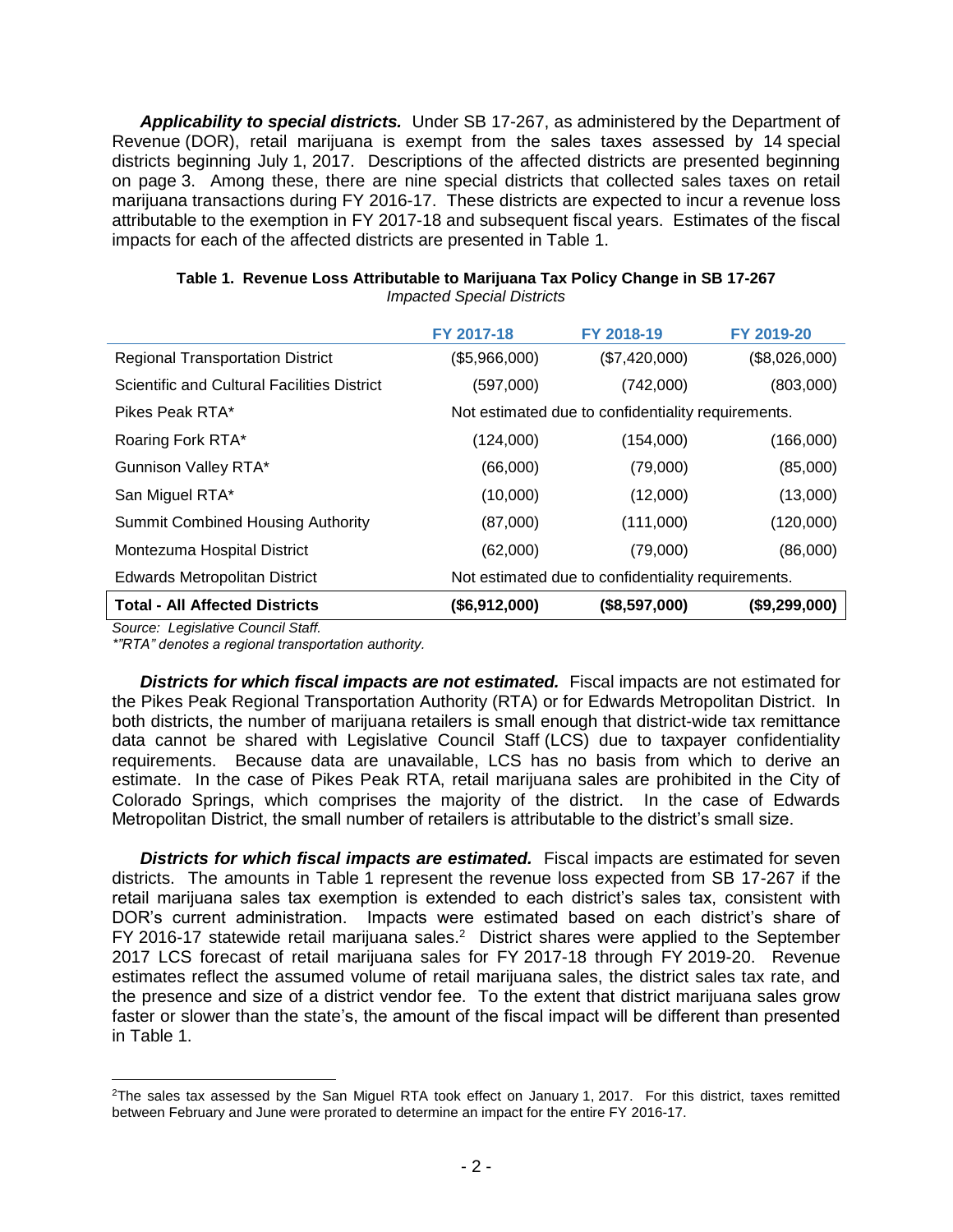For FY 2017-18 only, the amounts shown in Table 1 represent an 11-month impact. Sales taxes are remitted to the state and local governments one month after transactions occur. Accordingly, taxes remitted for July 2017 reflect sales made in June 2017, when retail marijuana sales were taxed in all districts. Actual July 2017 sales tax receipts for all districts were subtracted from the revenue loss that would otherwise be anticipated for 12 months in FY 2017-18 to account for July receipts based on June sales.

## **Affected Special Districts**

The state sales tax exemption for retail marijuana in SB 17-267 is extended to 14 special districts in the categories presented below.

*Regional Transportation District.* The Regional Transportation District (RTD) operates mass transit systems in the Denver metropolitan area. The district assesses a 1.0 percent sales tax in an area comprising Boulder, Broomfield, Denver, and Jefferson counties, and parts of Adams, Arapahoe, Douglas, and Weld Counties. Pursuant to House Bill 13-1272, the RTD sales tax is assessed on the same transactions as those subject to the 2.9 percent state sales tax.<sup>3</sup> Accordingly, all sales tax exemptions adopted at the state level are extended by default to RTD. As shown in Table 1, the retail marijuana exemption is expected to reduce RTD tax revenue by \$6.0 million in FY 2017-18 and \$7.4 million in FY 2018-19.

*Scientific and Cultural Facilities District.* The Scientific and Cultural Facilities District (SCFD) provides funding to museums and cultural institutions in the Denver metropolitan area. The district assesses a 0.1 percent sales tax in an area comprising Adams, Arapahoe, Boulder, Broomfield, Denver, and Jefferson Counties, and parts of Douglas County. Like the RTD tax, the SCFD sales tax is assessed on the same transactions as those subject to the 2.9 percent state sales tax pursuant to HB 13-1272. $4$  Accordingly, all sales tax exemptions adopted at the state level are extended by default to SCFD. As shown in Table 1, the retail marijuana exemption is expected to reduce SCFD tax revenue by \$597,000 in FY 2017-18 and \$742,000 in FY 2018-19.

*Regional Transportation Authorities.* An RTA may be created to operate and fund a transit system in a specific area of the state. With voter approval, an RTA may assess a sales tax at a rate of up to 1.0 percent on transactions that are subject to a state sales or use tax.<sup>5</sup> There are five RTAs that assess sales taxes, including:

- the Gunnison Valley RTA, which assesses a 1.0 percent sales tax in most areas of Gunnison County;
- . the Pikes Peak RTA, which assesses a 1.0 percent sales tax in most areas of El Paso County;
- the Roaring Fork RTA, which assesses a sales tax of varying rates in areas of Eagle, Garfield, and Pitkin Counties;
- . the San Miguel Authority for Regional Transportation, which assesses a 0.25 percent sales tax in portions of San Miguel County; and
- the South Platte Valley RTA, which assesses a 0.1 percent sales tax in the City of Sterling in Logan County.

 $\overline{\phantom{a}}$ <sup>3</sup>Section 32-9-119 (2)(a), C.R.S.

<sup>4</sup>Section 32-13-107 (1)(a), C.R.S.

 $5$ Section 43-4-605 (1)(j)(l), C.R.S.